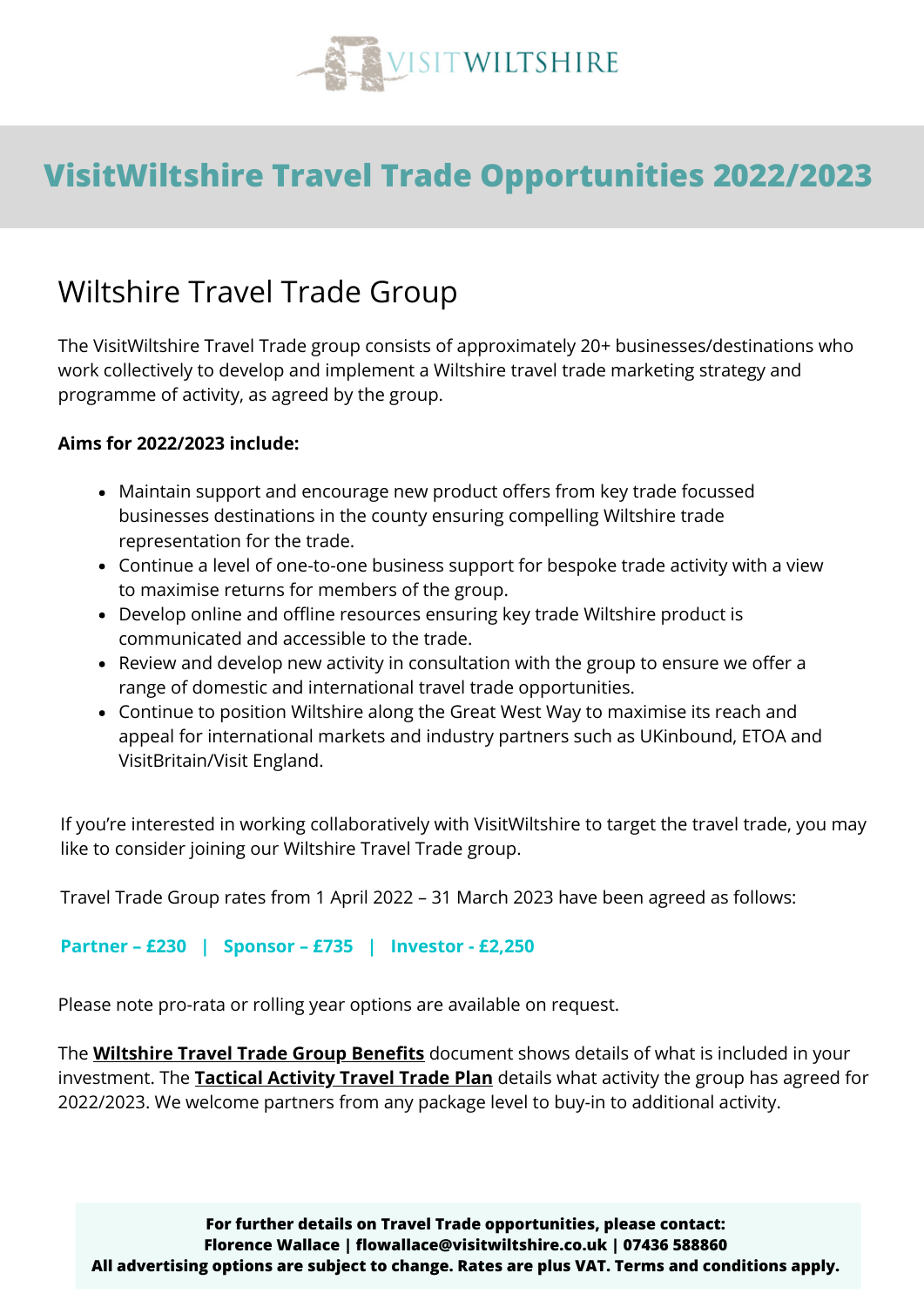## TRAVEL TRADE DIGITAL OPPORTUNITIES

All Travel Trade Group members have the opportunity to submit content for an additional travel trade product page on the VisitWiltshire website. This enables buyers to access the latest trade rates and information about your business.

Fill in the template **[here](https://docs.google.com/document/d/1awZuFiL4ZMleOnbgaOuc4AktkYj1VxQh/edit?usp=sharing&ouid=118357557873933478586&rtpof=true&sd=true)** and return to **[flowallace@GreatWestWay.co.uk](mailto:flowallace@GreatWestWay.co.uk)**

#### **Free of charge for Travel Trade Group Members**

### **TRAVEL TRADE WEBSITE ADVERTS**

Advertise your business or destination with a banner advert on the **travel trade [homepage](https://www.visitwiltshire.co.uk/plan-your-visit/group-travel)**.

#### **From £55 plus VAT per month**

### **TRAVEL TRADE E-NEWSLETTERS**

Feature in the VisitWiltshire Travel Trade e-newsletters, distributed to a targeted trade database to over 2,000 domestic and international key trade contacts. Scheduled for April 2022, July 2022, December 2022\*.

#### **Sponsored section £110 plus VAT**

*\*subject to availability and timings subject to change.*

Solus Travel Trade e-newsletter, distributed to the VisitWiltshire database of 2,000 or to your chosen segment eg. Group Travel Organisers, UK tour operators/wholesalers, Coach Operators, Trade Press, International tour operators.

#### **Solus Newsletter £250 plus VAT**



### ADVERTISE IN THE DIGITAL TRAVEL TRADE GROUPS GUIDE 2022/2023

Increase your visibility by advertising in the VisitWiltshire Travel Trade Groups Guide 2022/2023. Targeted digital distribution via VisitWiltshire and third-party channels.

- Full page back cover **£705**
- Full page inside back cover **£470**
- Double page inside spread **£460**
- Full page inside pages **£230**
- Half page inside pages **£115.50**
- Quarter page inside pages **£60**

**Book before 31 March for distribution April 2022.**

**For further details on Travel Trade opportunities, please contact: Florence Wallace | flowallace@visitwiltshire.co.uk | 07436 588860 All advertising options are subject to change. Rates are plus VAT. Terms and conditions apply.**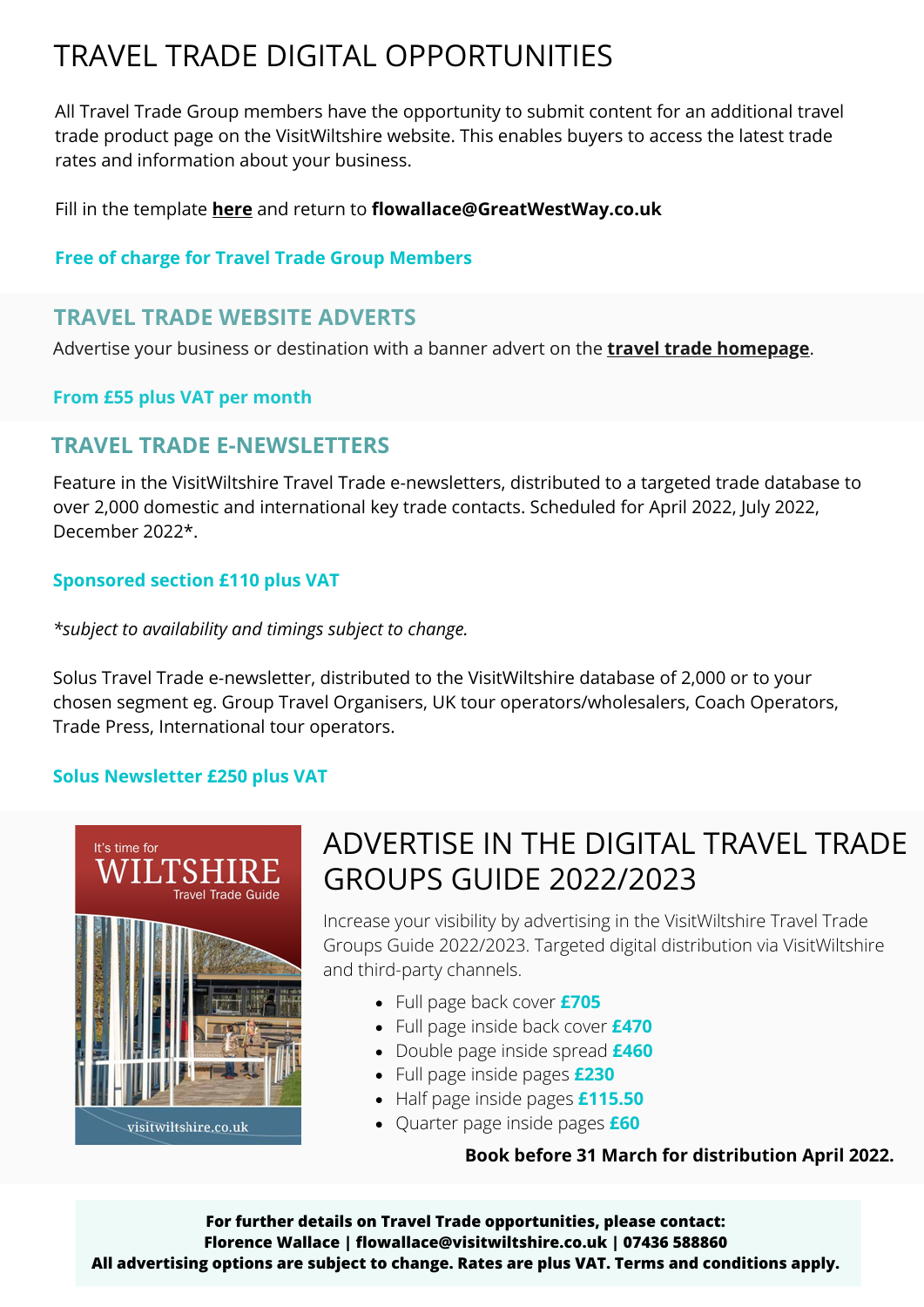## TRAVEL TRADE EXHIBITIONS & EVENTS

VisitWiltshire annually attend a number of international and domestic travel trade events and exhibitions – these are detailed in the [Tactical](https://docs.google.com/spreadsheets/d/1Pakpt4wS7ZRhIRKuxg04MITlOfkToFn_/edit?usp=sharing&ouid=118357557873933478586&rtpof=true&sd=true) Activity Travel Trade Plan.

**Key trade exhibitions in the 2022/2023 calendar include the following opportunities for VisitWiltshire Partners:**

**Group [Leisure](https://grouptravelshow.com/) & Travel Show, Milton Keynes, Thursday 6 October 2022.** Domestic trade show with stand share opportunity with VisitWiltshire/Great West Way. Please register your interest and enquire for pricing.

**World Travel [Market,](https://www.wtm.com/london/en-gb.html) Excel London, 7 – 9 November 2022.** Stand share opportunity with VisitWiltshire/England's Great West Way. Please register your interest and enquire for pricing.

**[Vakantiebeurs](https://www.vakantiebeurs.nl/), Utrecht, Netherlands, 12 – 15 January 2023.** Stand share opportunity with VisitWiltshire/England's Great West Way. Please register your interest and enquire for pricing.

**ITB [Berlin](https://www.itb-berlin.com/), Germany 8 – 12 March 2023**. Trade days 8 – 10 March, consumer days 12 & 12 March. Stand share opportunity with VisitWiltshire/England's Great West Way. Please register your interest and enquire for pricing.

**[Excursions](https://www.excursionsshow.com/) – January 2023 (tbc).** Domestic trade show with stand share opportunity with VisitWiltshire/Great West Way. Please register your interest and enquire for pricing

**British [Tourism](https://www.tourismshow.co.uk/) and Travel Show, NEC Birmingham, 22 & 23 March 2023.** Domestic trade show with stand share opportunity with VisitWiltshire/Great West Way. Please register your interest and enquire for pricing.

This list is not exhaustive. Please contact us if there are any that you are interested in attending as a VisitWiltshire/Great West Way stand sharer. Please note that costs will depend on the number of stand sharers.

**Great West Way Marketplace 2022** – This event has previously been VisitWiltshire's flagship B2B one-to-one networking meeting event. We hope to be able to run a virtual event in 2022 but timing is dependent on COVID recovery for the industry so dates are tbc. Further details will be released in due course.

\* Please note that the annual programme of events and exhibitions is being affected by COVID-19 restrictions

**For further details on Travel Trade opportunities, please contact: Florence Wallace | flowallace@visitwiltshire.co.uk | 07436 588860 All advertising options are subject to change. Rates are plus VAT. Terms and conditions apply.**